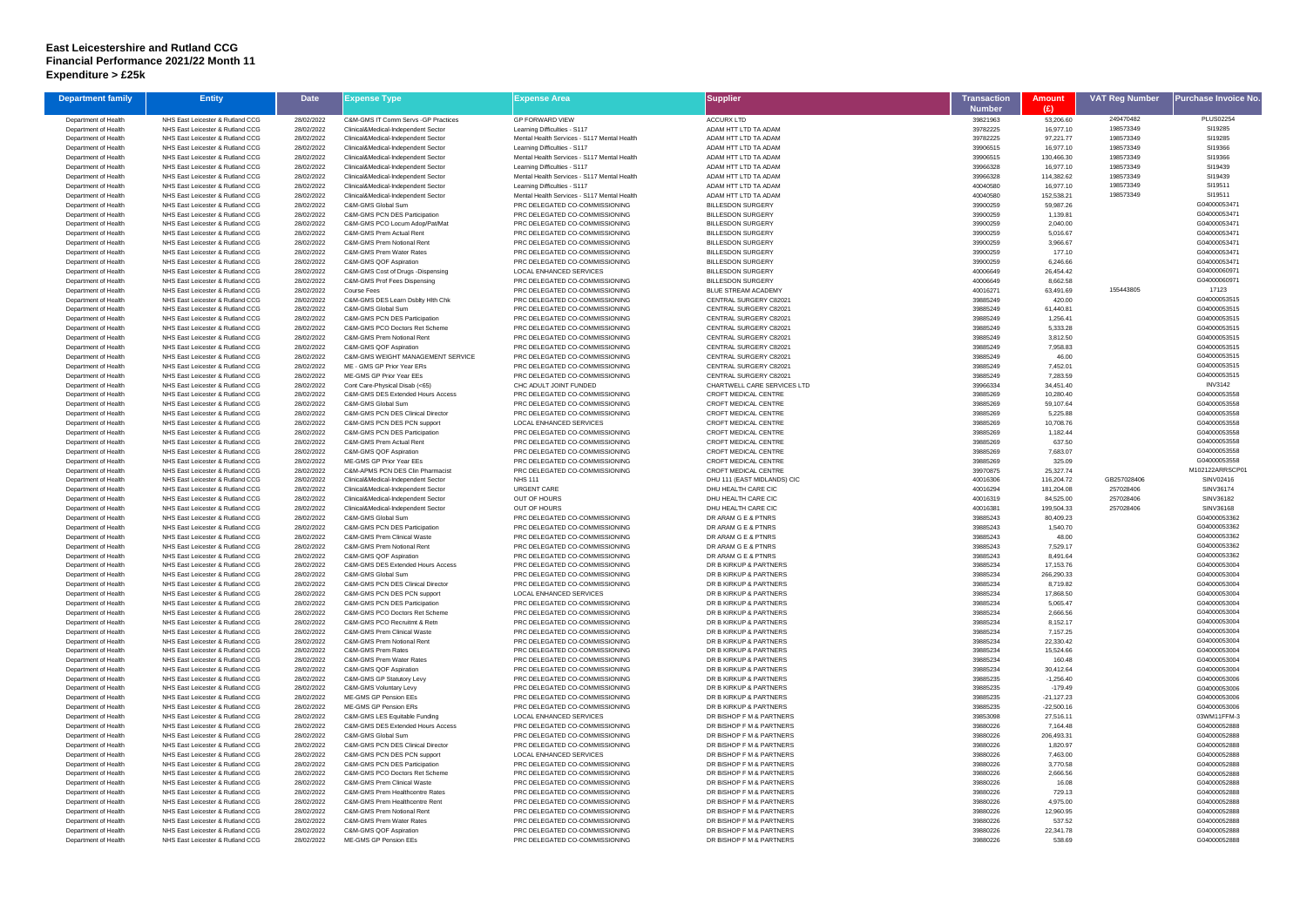Department of Health NHS East Leicester & Rutland CCG 28/02/2022 ME-GMS GP Pension ERs PRC DELEGATED CO-COMMISSIONING DR BISHOP F M & PARTNERS 39880226 39880226 619.71 619.71 G04000052888 Department of Health NHS East Leicester & Rutland CCG 28/02/2022 C&M-GMS Cost of Drugs -Dispensing LOCAL ENHANCED SERVICES DR BISHOP F M & PARTNERS 40006643 48,537.70 48,537.70 48,537.70 604000060957 Department of Health NHS East Leicester & Rutland CCG 28/02/2022 C&M-GMS Prof Fees Dispensing PRC DELEGATED CO-COMMISSIONING DR BISHOP F M & PARTNERS 40006643 40006643 13,414.07 40006643 13,414.07 604000009957 Department of Health NHS East Leicester & Rutland CCG 28/02/2022 C&M-GMS Global Sum PRC DELEGATED CO-COMMISSIONING DR FLAXMAN PA & PARTNERS 39885255 81,716.52 81,716.52 604000053623 Department of Health NHS East Leicester & Rutland CCG 28/02/2022 C&M-GMS PCN DES Participation PRC DELEGATED CO-COMMISSIONING DR FLAXMAN PA & PARTNERS 39885255 3,544.36 39885255 1,544.36 39885255 1,544.36 G04000053623 Department of Health NHS East Leicester & Rutland CCG 28/02/2022 C&M-GMS Prem Actual Rent PRC DELEGATED CO-COMMISSIONING DR FLAXMAN PA & PARTNERS 39885255 691.84 691.84 691.84 G04000053623 Department of Health NHS East Leicester & Rutland CCG 28/02/2022 C&M-GMS QOF Aspiration PRC DELEGATED CO-COMMISSIONING DR FLAXMAN PA & PARTNERS 39885255 3,979.90 39885255 9,979.90 S04000053623 Department of Health NHS East Leicester & Rutland CCG 28/02/2022 ME - GMS GP Prior Year ERs PRC DELEGATED CO-COMMISSIONING DR FLAXMAN PA & PARTNERS 39885255 3,333.90 39885255 8,333.90 39885255 8,333.90 G04000053623 Department of Health NHS East Leicester & Rutland CCG 28/02/2022 ME-GMS GP Prior Year EEs PRC DELEGATED CO-COMMISSIONING DR FLAXMAN PA & PARTNERS 39885255 39885255 120.43 120.43 G04000053623 Department of Health NHS East Leicester & Rutland CCG 28/02/2022 C&M-GMS DES Extended Hours Access PRC DELEGATED CO-COMMISSIONING DR HC BHUTANI 39885258 7,786.26 7,786.26 7,786.26 7,788.26 7,885258 7,788.26 7,885258 7,788. Department of Health NHS East Leicester & Rutland CCG 28/02/2022 C&M-GMS Global Sum PRC DELEGATED CO-COMMISSIONING DR HC BHUTANI 39885258 45,887.63 45,887.63 45,887.63 604000053632 Department of Health NHS East Leicester & Rutland CCG 28/02/2022 C&M-GMS PCN DES Clinical Director PRC DELEGATED CO-COMMISSIONING DR HC BHUTANI 39885258 3,974.94 39885258 3,974.94 3,986258 3,974.94 3,986258 3,974.94 G04000 Department of Health NHS East Leicester & Rutland CCG 28/02/2022 C&M-GMS PCN DES PCN support LOCAL ENHANCED SERVICES DR HC BHUTANI 39885258 39885258 3,099.75 8,099.75 604000053632 Department of Health NHS East Leicester & Rutland CCG 28/02/2022 C&M-GMS PCN DES Participation PRC DELEGATED CO-COMMISSIONING DR HC BHUTANI 39885258 861.10 39885258 861.10 604000053632 Department of Health NHS East Leicester & Rutland CCG 28/02/2022 C&M-GMS Prem Actual Rent PRC DELEGATED CO-COMMISSIONING DR HC BHUTANI 39885258 33.33 8385258 83.33 83.33 83.33 604000053632 Department of Health NHS East Leicester & Rutland CCG 28/02/2022 C&M-GMS Prem Clinical Waste PRC DELEGATED CO-COMMISSIONING DR HC BHUTANI 39885258 39885258 1,775.34 1,775.34 604000053632 Department of Health NHS East Leicester & Rutland CCG 28/02/2022 C&M-GMS QOF Aspiration PRC DELEGATED CO-COMMISSIONING DR HC BHUTANI DR AND S9885258 4,799.32 CAM-GMS QUE ASPIRAL AND PRODUCT AND PRC DELEGATED CO-COMMISSIONI Department of Health NHS East Leicester & Rutland CCG 28/02/2022 C&M-GMS C&M-APMS PCN DES Physician Assoc PRC DELEGATED CO-COMMISSIONING DR HC BHUTANI 2017 2000 2000 2000 39970967 36,024.03 M102122ARRSPA04 Department of Health NHS East Leicester & Rutland CCG 28/02/2022 C&M-WAF Locum/digital booking PRC DELEGATED CO-COMMISSIONING DR HC BHUTANI 39971127 38,178.15 39971127 38,178.15 WAF2122M1010 Department of Health NHS East Leicester & Rutland CCG 28/02/2022 C&M-GMS DES Learn Dsblty Hlth Chk PRC DELEGATED CO-COMMISSIONING DR HOLLINGTON A & PTNS 39880230 39880230 1,400.00 1,400.00 1,400.00 1,400.00 604000052940 Department of Health NHS East Leicester & Rutland CCG 28/02/2022 C&M-GMS Global Sum PRC DELEGATED CO-COMMISSIONING DR HOLLINGTON A & PTNS 39880230 70,614.22 70614.22 6604000052940 Department of Health NHS East Leicester & Rutland CCG 28/02/2022 C&M-GMS PCN DES Participation PRC DELEGATED CO-COMMISSIONING DR HOLLINGTON A & PTNS 39880230 1,387.73 1,387.73 50800230 1,387.73 604000052940 Department of Health NHS East Leicester & Rutland CCG 28/02/2022 C&M-GMS Prem Notional Rent PRC DELEGATED CO-COMMISSIONING DR HOLLINGTON A & PTNS 39880230 3,708.33 39880230 3,708.33 G04000052940 Department of Health NHS East Leicester & Rutland CCG 28/02/2022 C&M-GMS QOF Aspiration PRC DELEGATED CO-COMMISSIONING DR HOLLINGTON A & PTNS 39880230 7,792.85 7,792.85 7,792.85 604000052940 Department of Health NHS East Leicester & Rutland CCG 28/02/2022 C&M-GMS DES Extended Hours Access PRC DELEGATED CO-COMMISSIONING DR HUSAIN S Z & PTN 39885240 39885240 11,962.56 11,962.56 39885240 11,962.56 604000053229 Department of Health NHS East Leicester & Rutland CCG 28/02/2022 C&M-GMS DES Learn Dsblty Hlth Chk PRC DELEGATED CO-COMMISSIONING DR HUSAIN S Z & PTN 39885240 700.00 700.00 700.00 700.00 700.00 604000053229 Department of Health NHS East Leicester & Rutland CCG 28/02/2022 C&M-GMS Global Sum PRC DELEGATED CO-COMMISSIONING DR HUSAIN S Z & PTN 39885240 39885240 Department of Health NHS East Leicester & Rutland CCG 28/02/2022 C&M-GMS PCN DES Clinical Director PRC DELEGATED CO-COMMISSIONING DR HUSAIN S Z & PTN 39885240 5,080.96 6080.96 6,080.96 604000053229 Department of Health NHS East Leicester & Rutland CCG 28/02/2022 C&M-GMS PCN DES PCN support LOCAL ENHANCED SERVICES DR HUSAIN S Z & PTN 39885240 39885240 12,461.00 12,461.00 G04000053229 G604000053229 Department of Health NHS East Leicester & Rutland CCG 28/02/2022 C&M-GMS PCN DES Participation PRC DELEGATED CO-COMMISSIONING DR HUSAIN S Z & PTN 39885240 636.39 604000053229 GM-G04000053229 Department of Health NHS East Leicester & Rutland CCG 28/02/2022 C&M-GMS Prem Notional Rent PRC DELEGATED CO-COMMISSIONING DR HUSAIN S Z & PTN 39885240 2,408.33885240 Department of Health NHS East Leicester & Rutland CCG 28/02/2022 C&M-GMS Prem Water Rates PRC DELEGATED CO-COMMISSIONING DR HUSAIN S Z & PTN 39885240 39885240 158.38 158.38 G04000053229 Department of Health NHS East Leicester & Rutland CCG 28/02/2022 C&M-GMS QOF Aspiration PRC DELEGATED CO-COMMISSIONING DR HUSAIN S Z & PTN 39885240 4,016.02 4,016.02 4,016.02 604000053229 Department of Health NHS East Leicester & Rutland CCG 28/02/2022 C&M-GMS WEIGHT MANAGEMENT SERVICE PRC DELEGATED CO-COMMISSIONING DR HUSAIN S Z & PTN 39885240 59885240 69.00 604000053229 GMO00053229 Department of Health NHS East Leicester & Rutland CCG 28/02/2022 C&M-GMS DES Learn Dsblty Hlth Chk PRC DELEGATED CO-COMMISSIONING DR JK INMAN & PARTNERS 39885253 3,640.00 39885253 3,640.00 39885253 3,640.00 G04000053567 Department of Health NHS East Leicester & Rutland CCG 28/02/2022 C&M-GMS Global Sum PRC DELEGATED CO-COMMISSIONING DR JK INMAN & PARTNERS 39885253 90,641.01 39885253 90,641.01 G04000053567 Department of Health NHS East Leicester & Rutland CCG 28/02/2022 C&M-GMS PCN DES Participation PRC DELEGATED CO-COMMISSIONING DR JK INMAN & PARTNERS 39885253 3,8885253 1,718.60 39885253 1,718.60 39885253 1,718.60 G04000053 Department of Health NHS East Leicester & Rutland CCG 28/02/2022 C&M-GMS Prem Actual Rent PRC DELEGATED CO-COMMISSIONING DR JK INMAN & PARTNERS 39885253 43,950.00 43,950.00 43,950.00 604000053567 Department of Health NHS East Leicester & Rutland CCG 28/02/2022 C&M-GMS QOF Aspiration PRC DELEGATED CO-COMMISSIONING DR JK INMAN & PARTNERS 39885253 39885253 10,965.59 10,965.59 39885253 10,965.59 10,965.59 G04000053567 Department of Health NHS East Leicester & Rutland CCG 28/02/2022 C&M-GMS WEIGHT MANAGEMENT SERVICE PRC DELEGATED CO-COMMISSIONING DR JK INMAN & PARTNERS 39885253 Department of Health NHS East Leicester & Rutland CCG 28/02/2022 C&M-GMS Global Sum PRC DELEGATED CO-COMMISSIONING DR KER D A J & PARTNERS MARKET OVERTON & SOMERBY SURGERY 39880228 Department of Health NHS East Leicester & Rutland CCG 28/02/2022 C&M-GMS PCN DES Participation PRC DELEGATED CO-COMMISSIONING DR KER D A J & PARTNERS MARKET OVERTON & SOMERBY SURGERY 39880228 Department of Health NHS East Leicester & Rutland CCG 28/02/2022 C&M-GMS Prem Clinical Waste PRC DELEGATED CO-COMMISSIONING DR KER D A J & PARTNERS MARKET OVERTON & SOMERBY SURGERY 39880228 Department of Health NHS East Leicester & Rutland CCG 28/02/2022 C&M-GMS Prem Notional Rent PRC DELEGATED CO-COMMISSIONING DR KER DAJ & PARTNERS MARKET OVERTON & SOMERBY SURGERY 39880228<br>Department of Health NHS East Leice Department of Health NHS East Leicester & Rutland CCG 28/02/2022 C&M-GMS Prem Water Rates PRC DELEGATED CO-COMMISSIONING DR KER D A J & PARTNERS MARKET OVERTON & SOMERBY SURGERY 39880228 Department of Health NHS East Leicester & Rutland CCG 28/02/2022 C&M-GMS QOF Aspiration PRC DELEGATED CO-COMMISSIONING DR KER D A J & PARTNERS MARKET OVERTON & SOMERBY SURGERY 39880228 Department of Health NHS East Leicester & Rutland CCG 28/02/2022 C&M-GMS Cost of Drugs -Dispensing LOCAL ENHANCED SERVICES DR KER D A J & PARTNERS MARKET OVERTON & SOMERBY SURGERY 40006671 Department of Health NHS East Leicester & Rutland CCG 28/02/2022 C&M-GMS Prof Fees Dispensing PRC DELEGATED CO-COMMISSIONING DR KER D A J & PARTNERS MARKET OVERTON & SOMERRY SURGERY 40006671 Department of Health NHS East Leicester & Rutland CCG 28/02/2022 C&M-GMS DES Extended Hours Access PRC DELEGATED CO-COMMISSIONING DR LAWRENCE N W & PTNRS 39885236 39885236 11,345.28 11,345.28 604000053015 Department of Health NHS East Leicester & Rutland CCG 28/02/2022 C&M-GMS Global Sum PRC DELEGATED CO-COMMISSIONING DR LAWRENCE N W & PTNRS 39885236 39885236 88,607.08 88,607.08 604000053015 Department of Health NHS East Leicester & Rutland CCG 28/02/2022 C&M-GMS PCN DES Clinical Director PRC DELEGATED CO-COMMISSIONING DR LAWRENCE N W & PTNRS NUSL ENHANCED SERVICES DR LAWRENCE N W & PTNRS NUSL ENHANCED SERVICE Department of Health NHS East Leicester & Rutland CCG 28/02/2022 C&M-GMS PCN DES PCN support LOCAL ENHANCED SERVICES DR LAWRENCE N W & PTNRS 39885236 39885236 11,818.00 11,818.00 G04000053015 Department of Health NHS East Leicester & Rutland CCG 28/02/2022 C&M-GMS PCN DES Participation PRC DELEGATED CO-COMMISSIONING DR LAWRENCE N W & PTNRS 39885236 39885236 1,697.12 504000053015 Department of Health NHS East Leicester & Rutland CCG 28/02/2022 C&M-GMS Prem Actual Rent PRC DELEGATED CO-COMMISSIONING DR LAWRENCE N W & PTNRS 39885236 731.25 731.25 731.25 604000053015 Department of Health NHS East Leicester & Rutland CCG 28/02/2022 C&M-GMS Prem Clinical Waste PRC DELEGATED CO-COMMISSIONING DR LAWRENCE N W & PTNRS NUSL EAST Leicester & Rutland CCG 28/02/2022 C&M-GMS Prem Water Rates PRC Department of Health NHS East Leicester & Rutland CCG 28/02/2022 C&M-GMS Prem Water Rates PRC DELEGATED CO-COMMISSIONING DR LAWRENCE N W & PTNRS 39885236 492.32 492.32 492.32 G04000053015 Department of Health NHS East Leicester & Rutland CCG 28/02/2022 C&M-GMS QOF Aspiration PRC DELEGATED CO-COMMISSIONING DR LAWRENCE N W & PTNRS 2002 2002 2002/2022 C&M-GMS DR DR COLLEGATED CO-COMMISSIONING DR MASHARANI V A Department of Health NHS East Leicester & Rutland CCG 28/02/2022 C&M-GMS DES Learn Dsblty Hlth Chk PRC DELEGATED CO-COMMISSIONING DR MASHARANI V 39885262 140.00 G04000053729 Department of Health NHS East Leicester & Rutland CCG 28/02/2022 C&M-GMS Global Sum PRC DELEGATED CO-COMMISSIONING DR MASHARANI V 39885262 45,197.64 G04000053729 Department of Health NHS East Leicester & Rutland CCG 28/02/2022 C&M-GMS PCN DES Participation PRC DELEGATED CO-COMMISSIONING DR MASHARANI V 39885262 819.21 819.21 819.21 819.21 G04000053729 Department of Health NHS East Leicester & Rutland CCG 28/02/2022 C&M-GMS Prem Actual Rent PRC DELEGATED CO-COMMISSIONING DR MASHARANI V 39885262 339.885262 329.33 329.33 G04000053729 G04000053729 Department of Health NHS East Leicester & Rutland CCG 28/02/2022 C&M-GMS QOF Aspiration PRC DELEGATED CO-COMMISSIONING DR MASHARANI V 39885262 4,637.64 4,637.64 4,637.64 604000053729 Department of Health NHS East Leicester & Rutland CCG 28/02/2022 C&M-GMS DES Violent Patients PRC DELEGATED CO-COMMISSIONING DR PROWSE G D W & PTNRS 39885260 3,882.00 3,882.00 3,882.00 SACCOMMISSIONING GO40000053716 Department of Health NHS East Leicester & Rutland CCG 28/02/2022 C&M-GMS Global Sum PRC DELEGATED CO-COMMISSIONING DR PROWSE G D W & PTNRS 39885260 106,110.15 39885260 106,110.15 G04000053716 Department of Health NHS East Leicester & Rutland CCG 28/02/2022 C&M-GMS PCN DES Participation PRC DELEGATED CO-COMMISSIONING DR PROWSE G D W & PTNRS 39885260 39885260 2,027.03 2,027.03 G04000053716 Department of Health NHS East Leicester & Rutland CCG 28/02/2022 C&M-GMS Prem Notional Rent PRC DELEGATED CO-COMMISSIONING DR PROWSE G D W & PTNRS 39885260 39885260 7,201.41 7,201.41 G04000053716 Department of Health NHS East Leicester & Rutland CCG 28/02/2022 C&M-GMS QOF Aspiration PRC DELEGATED CO-COMMISSIONING DR PROWSE G D W & PTNRS 39885260 39885260 12,299.98 12,299.98 G04000053716 Department of Health NHS East Leicester & Rutland CCG 28/02/2022 C&M-GMS Global Sum PRC DELEGATED CO-COMMISSIONING DR RS HURWOOD & PARTNERS 39900254 39900254 93,476.96 93,476.96 93,476.96 504000053365 Department of Health NHS East Leicester & Rutland CCG 28/02/2022 C&M-GMS PCN DES Participation PRC DELEGATED CO-COMMISSIONING DR RS HURWOOD & PARTNERS 39900254 39900254 1,801.51 301.51 604000053365 Department of Health NHS East Leicester & Rutland CCG 28/02/2022 C&M-GMS Prem Actual Rent PRC DELEGATED CO-COMMISSIONING DR RS HURWOOD & PARTNERS 39900254 39900254 43,950.00 43,950.00 604000053365 Department of Health NHS East Leicester & Rutland CCG 28/02/2022 C&M-GMS QOF Aspiration PRC DELEGATED CO-COMMISSIONING DR RS HURWOOD & PARTNERS 39900254 39900254 10,494.92 39900254 10,494.92 G04000053365 Department of Health NHS East Leicester & Rutland CCG 28/02/2022 C&M-GMS WEIGHT MANAGEMENT SERVICE PRC DELEGATED CO-COMMISSIONING DR RS HURWOOD & PARTNERS 39900254 39900254 172.50 172.50 172.50 504000053365 Department of Health NHS East Leicester & Rutland CCG 28/02/2022 C&M-GMS Global Sum PRC DELEGATED CO-COMMISSIONING DR S WOODING & PARTNERS 39880232 58,803.89 58,803.89 58,803.89 59880232 58,803.89 59880232 58,803.89 598802 Department of Health NHS East Leicester & Rutland CCG 28/02/2022 C&M-GMS PCN DES Participation PRC DELEGATED CO-COMMISSIONING DR S WOODING & PARTNERS 39880232 1,115.62 1,115.62 1,115.62 Department of Health NHS East Leicester & Rutland CCG 28/02/2022 C&M-GMS Prem Notional Rent PRC DELEGATED CO-COMMISSIONING DR S WOODING & PARTNERS 39880232 3,537.22 3,537.22 3,537.22 3,537.22 3,537.22 5,640000052986 Department of Health NHS East Leicester & Rutland CCG 28/02/2022 C&M-GMS QOF Aspiration PRC DELEGATED CO-COMMISSIONING DR S WOODING & PARTNERS 39880232 Department of Health NHS East Leicester & Rutland CCG 28/02/2022 C&M-GMS Cost of Drugs -Dispensing LOCAL ENHANCED SERVICES DR S WOODING & PARTNERS 40006646 40006646 61,117.47 40006646 61,117.47 6604000000965 Department of Health NHS East Leicester & Rutland CCG 28/02/2022 C&M-GMS Prof Fees Dispensing PRC DELEGATED CO-COMMISSIONING DR S WOODING & PARTNERS 40006646 18,352.58 40006646 18,352.58 604000060965 Department of Health NHS East Leicester & Rutland CCG 28/02/2022 C&M-GMS Global Sum PRC DELEGATED CO-COMMISSIONING DR SELMES & PARTNERS 39885256 39885256 76,733.92 504000053629 G04000053629 Department of Health NHS East Leicester & Rutland CCG 28/02/2022 C&M-GMS PCN DES Participation PRC DELEGATED CO-COMMISSIONING DR SELMES & PARTNERS 39885256 39885256 1,171.67 39885256 1,171.67 604000053629 Department of Health NHS East Leicester & Rutland CCG 28/02/2022 C&M-GMS Prem Notional Rent PRC DELEGATED CO-COMMISSIONING DR SELMES & PARTNERS 39885256 3,975.00 39885256 3,975.00 S04000053629 Department of Health NHS East Leicester & Rutland CCG 28/02/2022 C&M-GMS QOF Aspiration PRC DELEGATED CO-COMMISSIONING DR SELMES & PARTNERS 39885256 39885256 7,372.11 7372.11 G04000053629 Department of Health NHS East Leicester & Rutland CCG 28/02/2022 C&M-GMS WEIGHT MANAGEMENT SERVICE PRC DELEGATED CO-COMMISSIONING DR SELMES & PARTNERS 39885256 34.50 39885256 34.50 34.50 39885256 34.50 39885256 34.50 39885 Department of Health NHS East Leicester & Rutland CCG 28/02/2022 C&M-GMS Cost of Drugs -Dispensing LOCAL ENHANCED SERVICES DR SELMES & PARTNERS 4000655 51,947.04 40006655 51,947.04 51,947.04 604000060992 Department of Health NHS East Leicester & Rutland CCG 28/02/2022 C&M-GMS Prof Fees Dispensing PRC DELEGATED CO-COMMISSIONING DR SELMES & PARTNERS 4000665 40006655 20,018.49 40006655 20,018.49 G04000060992

| 11<br>,40000<br>2000 |
|----------------------|
| G04000060957         |
| G04000060957         |
| G04000053623         |
| G04000053623         |
| G04000053623         |
| G04000053623         |
| G04000053623         |
| G04000053623         |
| G04000053632         |
| G04000053632         |
| G04000053632         |
| G04000053632         |
| G04000053632         |
| G04000053632         |
| G04000053632         |
| G04000053632         |
| M102122ARRSPA04      |
| WAF2122M1010         |
| G04000052940         |
| G04000052940         |
| G04000052940         |
| G04000052940         |
| G04000052940         |
| G04000053229         |
| G04000053229         |
| G04000053229         |
| G04000053229         |
| G04000053229         |
| G04000053229         |
| G04000053229         |
| G04000053229         |
| G04000053229         |
| G04000053229         |
| G04000053567         |
| G04000053567         |
| G04000053567         |
| G04000053567         |
| G04000053567         |
| G04000053567         |
| G04000052891         |
| G04000052891         |
| G04000052891         |
| G04000052891         |
| G04000052891         |
| G04000052891         |
| G04000061061         |
| G04000061061         |
| G04000053015         |
| G04000053015         |
| G04000053015         |
| G04000053015         |
| 0400005<br>2011      |
| G04000053015         |
| G04000053015         |
| G04000053015         |
| G04000053015         |
| G04000053729         |
| G04000053729         |
| G04000053729         |
| G04000053729         |
| G04000053729         |
| G04000053716         |
| G04000053716         |
| G04000053716         |
| G04000053716         |
| G04000053716         |
| G04000053365         |
| G04000053365         |
| G04000053365         |
| G04000053365         |
| G04000053365         |
| G04000052986         |
| G04000052986         |
| G04000052986         |
| G04000052986         |
| G04000060965         |
| G04000060965         |
| G04000053629         |
| G04000053629         |
| G04000053629         |
| G04000053629         |
|                      |
| G04000053629         |
| G04000060992         |
| G04000060992         |

|   | 619.71     |
|---|------------|
|   | 48,537.70  |
|   | 13,414.07  |
|   |            |
|   | 81,716.52  |
|   | 1,544.36   |
|   | 691.84     |
|   | 9,979.90   |
|   | 8,333.90   |
|   |            |
|   | 120.43     |
|   | 7,786.26   |
|   | 45,887.63  |
|   | 3,974.94   |
|   |            |
|   | 8,099.75   |
|   | 861.10     |
|   | 83.33      |
|   | 1,775.34   |
|   | 4,799.32   |
|   |            |
|   | 36,024.03  |
|   | 38,178.15  |
|   | 1,400.00   |
| 7 | 0,614.22   |
|   | 1,387.73   |
|   |            |
|   | 3,708.33   |
|   | 7,792.85   |
|   | 11,962.56  |
|   | 700.00     |
|   |            |
|   | 35,474.31  |
|   | 6,080.96   |
|   | 12,461.00  |
|   | 636.39     |
|   | 2,408.33   |
|   |            |
|   | 158.38     |
|   | 4,016.02   |
|   | 69.00      |
|   | 3,640.00   |
|   |            |
|   | 90,641.01  |
|   | 1,718.60   |
|   | 43,950.00  |
|   | 10,965.59  |
|   |            |
|   | 23.00      |
|   | 42,543.59  |
|   |            |
|   | 782.57     |
|   |            |
|   | 616.16     |
|   | 6,208.33   |
|   | 42.79      |
|   | 4,003.44   |
|   |            |
|   | 25,360.12  |
|   | 11,816.53  |
|   | 11,345.28  |
|   | 88,607.08  |
|   | 5,767.18   |
|   |            |
|   | 11,818.00  |
|   | 1,697.12   |
|   | 731.25     |
|   | 48.00      |
|   | 492.32     |
|   |            |
|   | 11,148.51  |
|   | 140.00     |
|   | 45,197.64  |
|   | 819.21     |
|   |            |
|   | 329.33     |
|   | 4,637.64   |
|   | 3,882.00   |
|   | 106,110.15 |
|   | 2,027.03   |
|   | 7,201.41   |
|   |            |
|   | 12,299.98  |
|   | 93,476.96  |
|   | 1,801.51   |
|   | 43,950.00  |
|   |            |
|   | 10,494.92  |
|   | 172.50     |
|   | 58,803.89  |
|   | 1,115.62   |
|   | 3,537.22   |
|   |            |
|   | 5,390.22   |
|   | 61,117.47  |
|   | 18,352.58  |
|   |            |
|   | 76,733.92  |
|   | 1,171.67   |
|   | 3,975.00   |
|   | 7,372.11   |
|   | 34.50      |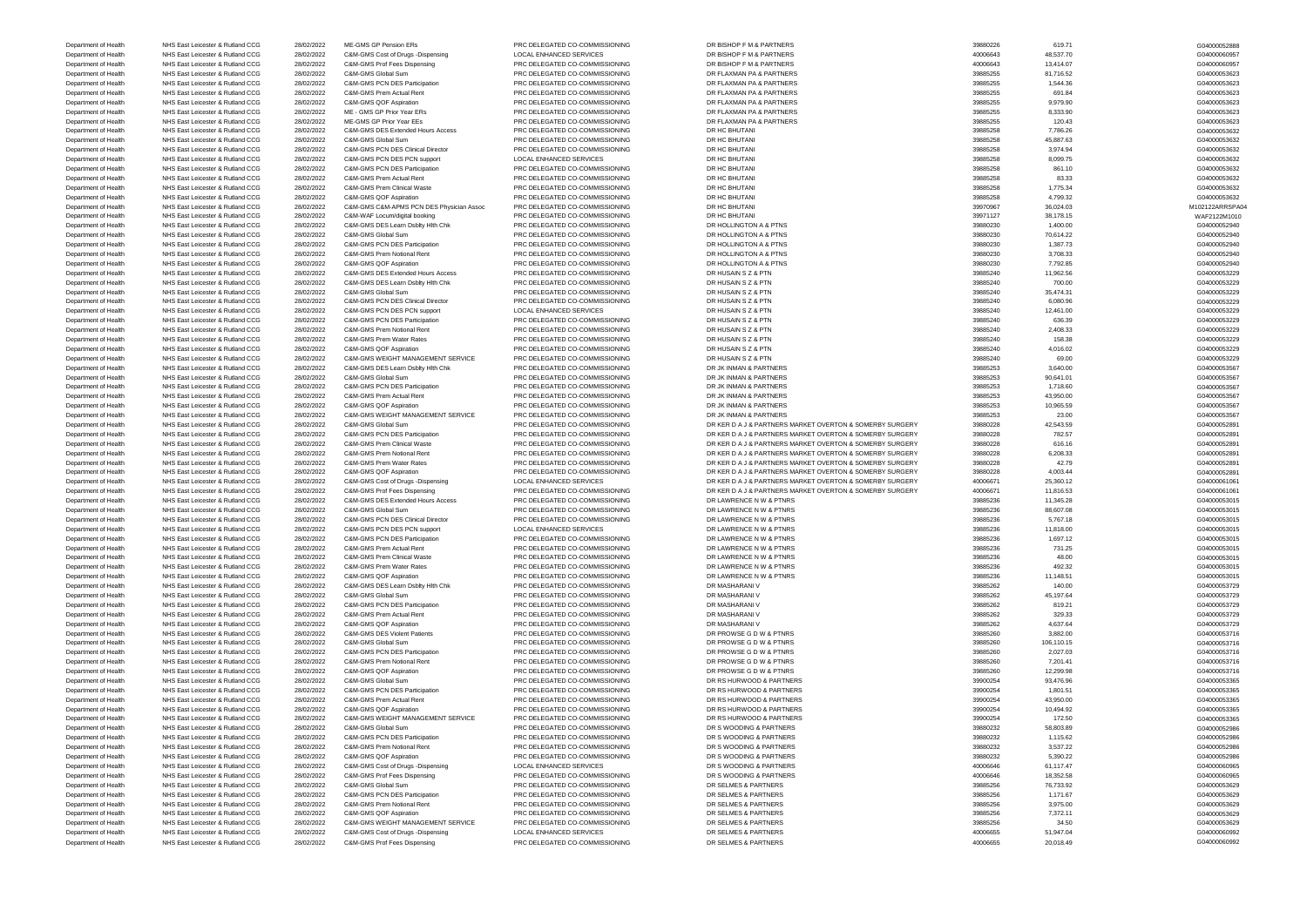Department of Health NHS East Leicester & Rutland CCG 28/02/2022 Clinical&Medical-Independent Sector COMMUNITY SERVICES ONEPRIMARYCARE ONEPRIMARYCARE 39822059 36,036.00 39820059 36,036.00 1003893

Department of Health NHS East Leicester & Rutland CCG 28/02/2022 C&M-GMS DES Learn Dsblty Hlth Chk PRC DELEGATED CO-COMMISSIONING DR SHANKS M P & PTNRS 39885238 39885238 140.00 40000053203 Department of Health NHS East Leicester & Rutland CCG 28/02/2022 C&M-GMS Global Sum PRC DELEGATED CO-COMMISSIONING DR SHANKS M P & PTNRS 39885238 66,449.84 66,449.84 66,449.84 669000053203 Department of Health NHS East Leicester & Rutland CCG 28/02/2022 C&M-GMS PCN DES Participation PRC DELEGATED CO-COMMISSIONING DR SHANKS M P & PTNRS 39885238 39885238 538.99 538.99 538.99 538.99 538.99 538.99 538.99 538.99 Department of Health NHS East Leicester & Rutland CCG 28/02/2022 C&M-GMS PCO Doctors Ret Scheme PRC DELEGATED CO-COMMISSIONING DR SHANKS M P & PTNRS 39885238 39885238 1,333.28 1,333.28 1,333.28 1,333.28 1,333.28 1,333.28 1 Department of Health NHS East Leicester & Rutland CCG 28/02/2022 C&M-GMS Prem Notional Rent PRC DELEGATED CO-COMMISSIONING DR SHANKS M P & PTNRS 39885238 2,450.00 2,450.00 2,450.00 G04000053203 2,450.00 G04000053203 2,450. Department of Health NHS East Leicester & Rutland CCG 28/02/2022 C&M-GMS QOF Aspiration PRC DELEGATED CO-COMMISSIONING DR SHANKS M P & PTNRS 39885238 3,9885238 3,116.83 39885238 3,116.83 Department of Health NHS East Leicester & Rutland CCG 28/02/2022 ME-GMS GP Pension EEs PRC DELEGATED CO-COMMISSIONING DR SHANKS M P & PTNRS 39885238 4,095.00 4,095.00 4,095.00 G04000053203 Department of Health NHS East Leicester & Rutland CCG 28/02/2022 ME-GMS GP Pension ERs PRC DELEGATED CO-COMMISSIONING DR SHANKS M P & PTNRS 39885238 39885238 5,608.17 5,608.17 5,608.17 604000053203 Department of Health NHS East Leicester & Rutland CCG 28/02/2022 C&M-GMS DES Learn Dsblty Hlth Chk PRC DELEGATED CO-COMMISSIONING DR T TOBIN & PARTNERS T/A BUSHLOE SURGERY 39900250 39900250 280.00 280.00 280.00 280.00 CO40 Department of Health NHS East Leicester & Rutland CCG 28/02/2022 C&M-GMS Global Sum PRC DELEGATED CO-COMMISSIONING DR T TOBIN & PARTNERS T/A BUSHLOE SURGERY 39900250 83,669.14 39900250 83,669.14 G04000053287 Department of Health NHS East Leicester & Rutland CCG 28/02/2022 C&M-GMS PCN DES Participation PRC DELEGATED CO-COMMISSIONING DR T TOBIN & PARTNERS T/A BUSHLOE SURGERY 39900250 39900250 1,587.54 39900250 1,587.54 G04000053 Department of Health NHS East Leicester & Rutland CCG 28/02/2022 C&M-GMS PCO Doctors Ret Scheme PRC DELEGATED CO-COMMISSIONING DR T TOBIN & PARTNERS T/A BUSHLOE SURGERY 39900250 6,666.56 666.56 666.56 666.56 G04000053287 Department of Health NHS East Leicester & Rutland CCG 28/02/2022 C&M-GMS Prem Actual Rent PRC DELEGATED CO-COMMISSIONING DR T TOBIN & PARTNERS T/A BUSHLOE SURGERY 39900250 39900250 114,939.00 114,939.00 104000053287 Department of Health NHS East Leicester & Rutland CCG 28/02/2022 C&M-GMS Prem Water Rates PRC DELEGATED CO-COMMISSIONING DR T TOBIN & PARTNERS T/A BUSHLOE SURGERY 39900250 39900250 1,944.50 1,944.50 1,944.50 G04000053287 Department of Health NHS East Leicester & Rutland CCG 28/02/2022 C&M-GMS QOF Aspiration PRC DELEGATED CO-COMMISSIONING DR T TOBIN & PARTNERS T/A BUSHLOE SURGERY 39900250 39900250 12,570.14 12,570.14 G04000053287 Department of Health NHS East Leicester & Rutland CCG 28/02/2022 C&M-GMS Global Sum PRC DELEGATED CO-COMMISSIONING DR WATSON H J & PARTNERS 39880222 54,338.67 54,338.67 54,338.67 604000052843 Department of Health NHS East Leicester & Rutland CCG 28/02/2022 C&M-GMS PCN DES Participation PRC DELEGATED CO-COMMISSIONING DR WATSON H J & PARTNERS 39880222 1,029.60 1,029.60 G04000052843 1,029.60 G04000052843 Department of Health NHS East Leicester & Rutland CCG 28/02/2022 C&M-GMS Prem Notional Rent PRC DELEGATED CO-COMMISSIONING DR WATSON H J & PARTNERS 39880222 4,141.67 39880222 4,141.67 39880222 4,141.67 604000052843 Department of Health NHS East Leicester & Rutland CCG 28/02/2022 C&M-GMS QOF Aspiration PRC DELEGATED CO-COMMISSIONING DR WATSON H J & PARTNERS 39880222 66,542.70 664000052843 Department of Health NHS East Leicester & Rutland CCG 28/02/2022 Hcare Srv Rec NHS Trust AMBULANCE SERVICES EAST MIDLANDS AMBULANCE SERVICE NHS TRUST 39851708 898,020.11 889,020.11 RX9NFT03WFEB22 Department of Health NHS East Leicester & Rutland CCG 28/02/2022 Computer Software/License PRESCRIBING PRESCRIBING FIRST DATABANK EUROPE LTD 40052281 40052281 124,654.97 585826589 2.0082E+12 Department of Health NHS East Leicester & Rutland CCG 28/02/2022 Clinical&Medical-Independent Sector ACUTE COMMISSIONING FITZWILLIAM HOSPITAL 39875266 70,589.67 77,589.67 FEB22FW03WSC01 Department of Health NHS East Leicester & Rutland CCG 28/02/2022 Hcare Srv Rec NHS Trust ACUTE COMMISSIONING GEORGE ELIOT HOSPITAL NHS TRUST 39851711 46,450.91 GB 654922420 RLTNFT03WFEB22 Department of Health NHS East Leicester & Rutland CCG 28/02/2022 C&M-GMS Global Sum PRC DELEGATED CO-COMMISSIONING GLENFIELD SURGERY (THE) 39880220 105,262.02 105,262.02 105,262.02 Department of Health NHS East Leicester & Rutland CCG 28/02/2022 C&M-GMS PCN DES Participation PRC DELEGATED CO-COMMISSIONING GLENFIELD SURGERY (THE) 39880220 39880220 1,983.20 1,983.20 1,983.20 1,983.20 1,983.20 604000052 Department of Health NHS East Leicester & Rutland CCG 28/02/2022 C&M-GMS Prem Notional Rent PRC DELEGATED CO-COMMISSIONING GLENFIELD SURGERY (THE) 39880220 8,321.83 8880220 8,321.83 G04000052737 Department of Health NHS East Leicester & Rutland CCG 28/02/2022 C&M-GMS QOF Aspiration PRC DELEGATED CO-COMMISSIONING GLENFIELD SURGERY (THE) 39880220 39880220 11,741.18 11,741.18 G04000052737 Department of Health NHS East Leicester & Rutland CCG 28/02/2022 ME-GMS GP Pension EEs PRC DELEGATED CO-COMMISSIONING GLENFIELD SURGERY (THE) 39880220 4,833.34 39880220 4,833.34 G04000052737 Department of Health NHS East Leicester & Rutland CCG 28/02/2022 ME-GMS GP Pension EEs Adjustments PRC DELEGATED CO-COMMISSIONING GLENFIELD SURGERY (THE) 39880220 2,416.67 39880220 2,416.67 39880220 2,416.67 G04000052737 Department of Health NHS East Leicester & Rutland CCG 28/02/2022 ME-GMS GP Pension ERs PRC DELEGATED CO-COMMISSIONING GLENFIELD SURGERY (THE) 39880220 4,793.34 39880220 4,793.34 G04000052737 Department of Health NHS East Leicester & Rutland CCG 28/02/2022 ME-GMS GP Pension ERs Adjustments PRC DELEGATED CO-COMMISSIONING GLENFIELD SURGERY (THE) 39880220 2,396.67 39880220 2,396.67 39880220 2,396.67 604000052737 Department of Health NHS East Leicester & Rutland CCG 28/02/2022 Apprenticeship Levy Payable BALANCE SHEET HMRC HMRC NEWS AND ANNOWERS ARE ALTER STATES AND A SUBPOOSE APPROOSE APPROOSE APPROOSE APPROOSE APPROOSE APPROOSE A Department of Health NHS East Leicester & Rutland CCG 28/02/2022 Income tax <1Yr BALANCE SHEET HMRC HMRC 39902641 39902641 42,982.51 654457614 120PY005699782210 Department of Health NHS East Leicester & Rutland CCG 28/02/2022 Income tax <1Yr-Student Loans BALANCE SHEET HMRC HMRC 39902641 39902641 1,214.00 654457614 120PY005699782210 Department of Health NHS East Leicester & Rutland CCG 28/02/2022 National Insurance < 1 yr-NI- ERS BALANCE SHEET HMRC HMRC 39902641 36,436.74 654457614 654457614 120PY005699782210 Department of Health NHS East Leicester & Rutland CCG 28/02/2022 National Insurance < 1 yr-NI-EES BALANCE SHEET HMRC HMRC 39902641 27,715.18 654457614 120PY005699782210 Department of Health NHS East Leicester & Rutland CCG 28/02/2022 C&M-GMS Global Sum PRC DELEGATED CO-COMMISSIONING HUSBANDS BOSWORTH SURGERY 39885251 37,500.76 39885251 37,500.76 G04000053561 504000053561 Department of Health NHS East Leicester & Rutland CCG 28/02/2022 C&M-GMS PCN DES Participation PRC DELEGATED CO-COMMISSIONING HUSBANDS BOSWORTH SURGERY 39885251 659.91 669.91 669.91 669000053561 Department of Health NHS East Leicester & Rutland CCG 28/02/2022 C&M-GMS Prem Actual Rent PRC DELEGATED CO-COMMISSIONING HUSBANDS BOSWORTH SURGERY 39885251 39885251 154.00 154.00 604000053561 604000053561 Department of Health NHS East Leicester & Rutland CCG 28/02/2022 C&M-GMS Prem Notional Rent PRC DELEGATED CO-COMMISSIONING HUSBANDS BOSWORTH SURGERY 39885251 3,371.47 39885251 3,371.47 39885251 3,371.47 39885251 3,371.47 Department of Health NHS East Leicester & Rutland CCG 28/02/2022 C&M-GMS QOF Aspiration PRC DELEGATED CO-COMMISSIONING HUSBANDS BOSWORTH SURGERY 39885251 3,639.19 39885251 3,639.19 3,639.19 3,639.19 Department of Health NHS East Leicester & Rutland CCG 28/02/2022 C&M-GMS Cost of Drugs -Dispensing LOCAL ENHANCED SERVICES HUSBANDS BOSWORTH SURGERY 40006667 46,153.65 466,153.65 466,153.65 604000061040 Department of Health NHS East Leicester & Rutland CCG 28/02/2022 C&M-GMS Prof Fees Dispensing PRC DELEGATED CO-COMMISSIONING HUSBANDS BOSWORTH SURGERY 40006667 12,905.14 40006667 12,905.14 G04000061040 Department of Health NHS East Leicester & Rutland CCG 28/02/2022 Clinical&Medical-Clinical Other CONTINUING HEALTHCARE ASSESSMENT & SUPPORT IMOSPHERE LTD 39757646 39,513.15 GB 616 8037 40 4557 Department of Health NHS East Leicester & Rutland CCG 28/02/2022 Clinical&Medical-Clinical Other Control CONTINUING HEALTHCARE ASSESSMENT & SUPPORT IMOSPHERE LTD 39757646 7,902.63 GB 616 8037 40 4557<br>Department of Health N Department of Health MHS East Leicester & Rutland CCG 28/02/2022 Hcare Srv Rec Fdtn Trust-Contract Cost per Case ACUTE COMMISSIONING KETTERING GENERAL HOSPITAL NHS FOUNDATION TRUST 39851724 982.329.53 654926604 Department of Health NHS East Leicester & Rutland CCG 28/02/2022 C&M-GMS LES Equitable Funding LOCAL ENHANCED SERVICES LATHAM HOUSE MEDICAL PRACTICE 39853105 48,738.76 48,738.76 48,738.76 03WM11FFM-10 Department of Health NHS East Leicester & Rutland CCG 28/02/2022 C&M-APMS PCN DES Clin Pharmacist PRC DELEGATED CO-COMMISSIONING LATHAM HOUSE MEDICAL PRACTICE 39971040 29,854.38 M102122ARRSCP03M9 Department of Health NHS East Leicester & Rutland CCG 28/02/2022 Clinical&Medical-Othe Public Sector MENTAL HEALTH CONTRACTS LEICESTER CITY COUNCIL LEGESTER CITY COUNCIL 40027680 380,000.00 115 3370 04 88999456 Department of Health NHS East Leicester & Rutland CCG 28/02/2022 Cont Care- Adult 100% Fully Funded CHC ADULT FULLY FUNDED LEICESTERSHIRE COUNTY COUNCIL 2000 2000 2000 39,304.28 115337102 100085467 Department of Health NHS East Leicester & Rutland CCG 28/02/2022 Cont Care- Adult 100% Fully Funded CHC ADULT FULLY FUNDED LEICESTERSHIRE COUNTY COUNCIL 39782086 88,389.87 115337102 100068167A Department of Health NHS East Leicester & Rutland CCG 28/02/2022 Clinical&Medical-Othe Public Sector COMMISSIONING - NON ACUTE LEICESTERSHIRE COUNTY COUNCIL 40016207 38,338.50 115337102 100091729 Department of Health NHS East Leicester & Rutland CCG 28/02/2022 Cont Care- Adult 100% Fully Funded CHC ADULT FULLY FUNDED LEICESTERSHIRE COUNTY COUNCIL 40016484 321,160.00 115337102 100092588 Department of Health NHS East Leicester & Rutland CCG 28/02/2022 Clinical&Medical-Othe Public Sector MENTAL HEALTH CONTRACTS LEICESTERSHIRE COUNTY COUNCIL 40027681 1,812,533.00 115337102 100092474 Department of Health NHS East Leicester & Rutland CCG 28/02/2022 Hcare Srv Rec NHS Trust MENTAL HEALTH CONTRACTS LEICESTERSHIRE PARTNERSHIP NHS TRUST 39851713 5,724,174.00 654969872 RT5NFT03WFEB22 Department of Health NHS East Leicester & Rutland CCG 28/02/2022 Computer Software/License GP FORWARD VIEW LEICESTERSHIRE PARTNERSHIP NHS TRUST 39889748 217,000.00 654969872 52310 Department of Health NHS East Leicester & Rutland CCG 28/02/2022 Computer Software/License GP FORWARD VIEW LEICESTERSHIRE PARTNERSHIRE PARTNERSHIP NHS TRUST 39889757 -217,000.00 654969872 4358 Department of Health NHS East Leicester & Rutland CCG 28/02/2022 Clinical&Medical-Serv Recd-NHS Trst GP FORWARD VIEW LEICESTERSHIRE PARTNERSHIP NHS TRUST 39925073 79,350.18 654969872 652263 Department of Health NHS East Leicester & Rutland CCG 28/02/2022 Hcare Srv Rec NHS Trust-Non Contract COMMUNITY SERVICES LEICESTERSHIRE PARTNERSHIP NHS TRUST 40027677 125,000.00 654969872 52664 Department of Health NHS East Leicester & Rutland CCG 28/02/2022 Hcare Srv Rec NHS Trust-Non Contract COMMUNITY SERVICES LEICESTERSHIRE PARTNERSHIP NHS TRUST 40027678 110,000.00 654969872 52663 Department of Health NHS East Leicester & Rutland CCG 28/02/2022 Clinical&Medical-Clinical Other CONTINUING HEALTHCARE ASSESSMENT & SUPPORT LOROS 39906760 28,060.00 28,060.00 4819 Department of Health NHS East Leicester & Rutland CCG 28/02/2022 Clinical&Medical-Voluntary Sector HOSPICES LOROS LOROS 40027691 -28,060.00 234 Department of Health NHS East Leicester & Rutland CCG 28/02/2022 Clinical&Medical-Voluntary Sector HOSPICES LOROS LOROS 40027692 28,060.00 4825 Department of Health NHS East Leicester & Rutland CCG 28/02/2022 Clinical&Medical-Independent Sector ACUTE COMMISSIONING NEW MEDICAL SYSTEMS LTD 39925136 39925136 67,478.30 275051903 6092 Department of Health NHS East Leicester & Rutland CCG 28/02/2022 Recharge : Received CORPORATE COSTS & SERVICES NHS LEICESTER CITY CCG 39966319 39966319 142,000.00 654463426 7017001742 Department of Health NHS East Leicester & Rutland CCG 28/02/2022 Recharge : Received CORPORATE COSTS & SERVICES NHS LEICESTER CITY CCG 39966322 615,000.00 654463426 7017001744 Department of Health NHS East Leicester & Rutland CCG 28/02/2022 Charges from CSU CONTINUING HEALTHCARE ASSESSMENT & SUPPORT NHS MIDLANDS AND LANCASHIRE CSU CONTINUING HEALTHCARE ASSESSMENT & SUPPORT NHS MIDLANDS AND LANCA Department of Health NHS East Leicester & Rutland CCG 28/02/2022 Charges from CSU CORPORATE COSTS & SERVICES NHS MIDLANDS AND LANCASHIRE CSU 39804043 65,618.54 GB 654442045 7312322678 Department of Health NHS East Leicester & Rutland CCG 28/02/2022 Charges from CSU QUALITY PREMIUM PROGRAMME NHS MIDLANDS AND LANCASHIRE CSU 39804043 13,540.85 GB 654442045 7312322678 Department of Health NHS East Leicester & Rutland CCG 28/02/2022 Hcare Srv Rec NHS CCG-Non Contract PATIENT TRANSPORT NHS WEST LEICESTERSHIRE CCG 39725819 212,235.00 212,235.00 7018301656 Department of Health NHS East Leicester & Rutland CCG 28/02/2022 Hcare Srv Rec NHS CCG-Non Contract URGENT CARE NHS WEST LEICESTERSHIRE CCG 39725822 200,320.00 7018301658 Department of Health NHS East Leicester & Rutland CCG 28/02/2022 Hcare Srv Rec Fdtn Trust-Contract Cost per Case ACUTE COMMISSIONING NORTH WEST ANGLIA NHS FOUNDATION TRUST 200.49 781,290.49 GB654936110 R07FTR03WFEB22 Department of Health NHS East Leicester & Rutland CCG 28/02/2022 Hcare Srv Rec NHS Trust ACUTE COMMISSIONING NORTHAMPTON GENERAL HOSPITAL NHS TRUST 39851717 69,445.05 654933707 RNSNFT03WFEB22 Department of Health NHS East Leicester & Rutland CCG 28/02/2022 Hcare Srv Rec NHS Trust ACUTE COMMISSIONING NOTTINGHAM UNIVERSITY HOSPITALS NHS TRUST 39851727 586,990.77 654434827 RX1NFT03WFEB22 Department of Health NHS East Leicester & Rutland CCG 28/02/2022 Clinical&Medical-Independent Sector ACUTE COMMISSIONING NOTTINGHAM WOODTHORPE HOSPITAL 39875263 46,965.45 46,965.45 03WNWH218 Department of Health NHS East Leicester & Rutland CCG 28/02/2022 Clinical&Medical-Independent Sector ACUTE COMMISSIONING NUFFIELD HEALTH 39875264 39875264 150,020.93 564291137 FPSC002558 Department of Health NHS East Leicester & Rutland CCG 28/02/2022 C&M-GMS DES Extended Hours Access PRC DELEGATED CO-COMMISSIONING OAKHAM MEDICAL PRACTICE 39885264 39885264 9,566.16 9,566.16 9,566.16 9,566.16 G04000053142 Department of Health NHS East Leicester & Rutland CCG 28/02/2022 C&M-GMS Global Sum PRC DELEGATED CO-COMMISSIONING OAKHAM MEDICAL PRACTICE 39885264 117,416.77 G04000053142 Department of Health NHS East Leicester & Rutland CCG 28/02/2022 C&M-GMS PCN DES Clinical Director PRC DELEGATED CO-COMMISSIONING OAKHAM MEDICAL PRACTICE 39885264 39885264 4,862.80 Department of Health NHS East Leicester & Rutland CCG 28/02/2022 C&M-GMS PCN DES PCN support LOCAL ENHANCED SERVICES OAKHAM MEDICAL PRACTICE 39885264 39885264 9,964.76 9,964.76 9,964.76 S040000053142 Department of Health NHS East Leicester & Rutland CCG 28/02/2022 C&M-GMS PCN DES Participation PRC DELEGATED CO-COMMISSIONING OAKHAM MEDICAL PRACTICE 39885264 39885264 2,315.85 39885264 2,315.85 G04000053142 Department of Health NHS East Leicester & Rutland CCG 28/02/2022 C&M-GMS Prem Actual Rent PRC DELEGATED CO-COMMISSIONING OAKHAM MEDICAL PRACTICE 39885264 26,908.33 39885264 26,908.33 G04000053142 Department of Health NHS East Leicester & Rutland CCG 28/02/2022 C&M-GMS Prem Clinical Waste PRC DELEGATED CO-COMMISSIONING OAKHAM MEDICAL PRACTICE 39885264 39885264 1,686.62 1,686.62 504000053142 Department of Health NHS East Leicester & Rutland CCG 28/02/2022 C&M-GMS QOF Aspiration PRC DELEGATED CO-COMMISSIONING OAKHAM MEDICAL PRACTICE 39885264 39885264 15,015.74 15,015.74 604000053142